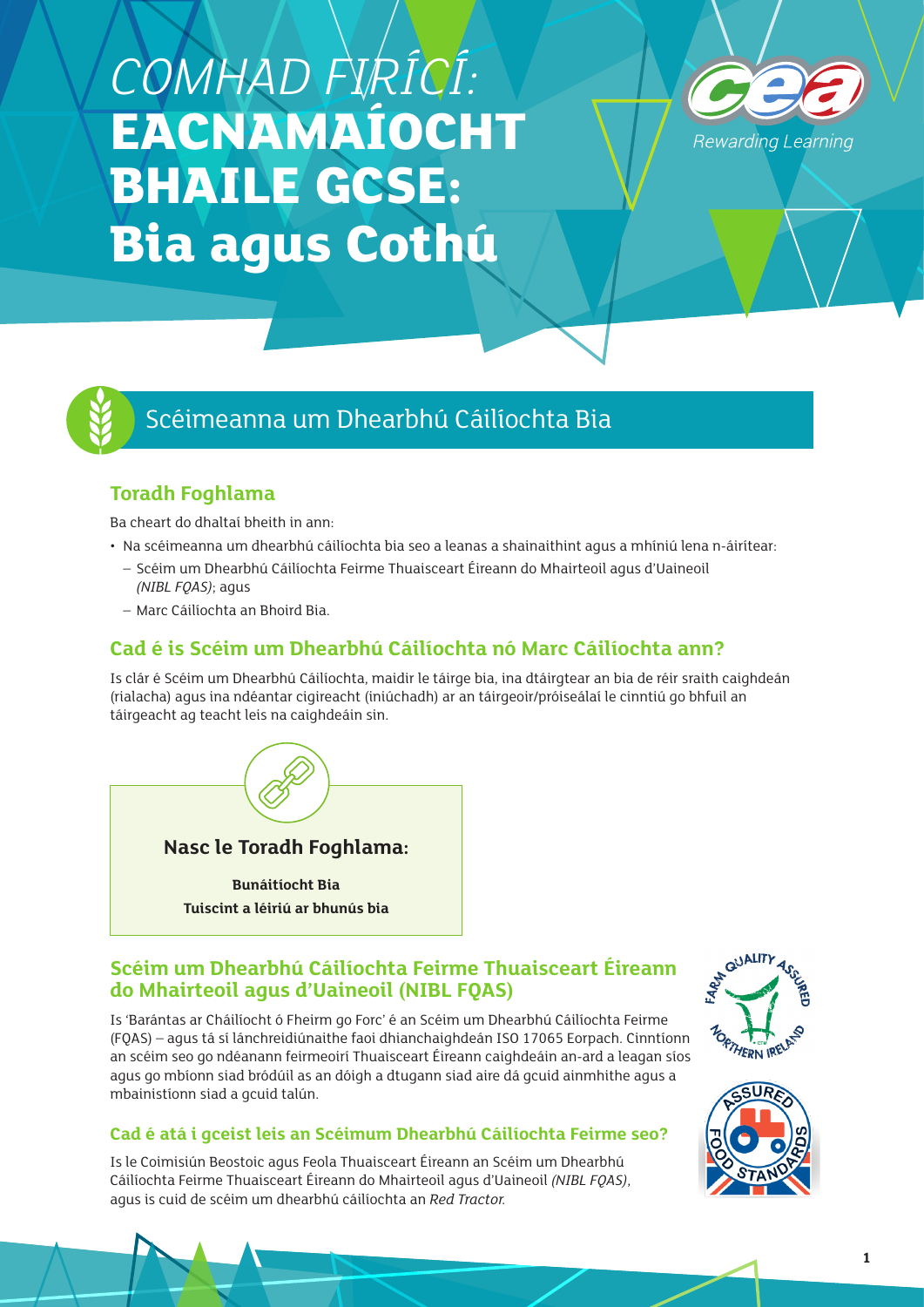Forbraíodh an Scéim um Dhearbhú Cáilíochta Feirme Thuaisceart Éireann do Mhairteoil agus d'Uaineoil le dearbhú a thabhairt do thomhaltóirí maidir le slabhra táirgeachta a gcuid bia ar an fheirm. Baineann sé le cáilíocht feirme:

- cáilíocht na gcóras táirgeachta a úsáidtear;
- cáilíocht an chúraim a thugtar do na hainmhithe;
- cáilíocht thimpeallacht na feirme; agus
- thar gach uile rud cáilíocht airde ar an chustaiméir trí mhairteoil agus uaineoil atá folláin, sábháilte agus saor ó shubstaintí mínádúrtha a tháirgeadh.

#### **Caighdeán Táirge**

Leagtar síos Rialacha Scéime agus Caighdeán Táirge ag an Choiste um Chaighdeáin a Leagan Síos agus seoltar chuig na rannpháirtithe agus na hiarratasóirí uilig iad. Istigh sna lámhleabhair seo tá na sonraí uilig atá de dhíth leis na riachtanais a chomhlíonadh agus an nós imeachta rialála atá le leanúint. Tá 8 bpríomhghné a bhaineann leis an Chaighdeán Táirge:

- 1) feirmeoireacht ainmhithe, stocfheirmeoireacht agus leas ainmhithe;
- 2) sláinte ainmhithe;
- 3) cothú ainmhithe;
- 4) inrianaitheacht ainmhithe sainaithint, foinsiú agus taifid;
- 5) tithíocht agus Láimhseáil;
- 6) iompar;
- 7) cúram na timpeallachta; agus
- 8) nósanna imeachta feirme.

#### **Cad iad na leasa?**

- Blais an cháilíocht i mairteoil agus uaineoil a bhfuil Dearbhú Cáilíochta Feirme Thuaisceart Éireann do Mhairteoil agus d'Uaineoil acu. Is mar gheall ar an talamh méith, glas, folláin ar a bhfuil saorchead féaraigh ag na hainmhithe.
- Úire agus cáilíocht na mairteola agus na huaineola. Agus iad tógtha i gcomhréir leis an timpeallacht, bíonn mairteoil agus uaineoil trua, bog, cothaitheach go nádúrtha agus folláin ó ainmhithe a cothaíodh le féar agus tá clú agus cáil orthu go hidirnáisiúnta as a súmhaireacht, uigeacht agus blas.
- Tá tacaíocht ag an dearbhú cáilíochta seo ó chaighdeán cáilíochta atá aitheanta go hidirnáisiúnta agus bunaítear é ar riachtanais reachtaíochta Rialtais. Tá an clú sin ag brath ar scéim a chinntíonn go ndéantar iniúchadh neamhspleách ar fheirmeacha agus go bhfuil siad deimhnithe ag Foras Deimhniúcháin atá faofa ag *UKAS* ag feidhmiú go caighdeán Eorpach (ISO 17065).
- Tá an Scéim um Dhearbhú Cáilíochta Feirme Thuaisceart Éireann do Mhairteoil agus d'Uaineoil ar cheann de na scéimeanna dearbhaithe is fad saolaí dá bhfuil ann agus cuireadh tús leis in 1992 le dearbhuithe a thabhairt do thomhaltóirí maidir le slabhra táirgeachta a gcuid bia ar an fheirm le 3 phríomhghné: sábháilteacht bia, leas ainmhithe agus cúram don timpeallacht. Nuair a fheiceann tú an lógó, féadfaidh tú bheith cinnte go bhfuil an fheoil den chéad scoth ó thaobh cáilíochta agus caighdeán de.

#### **AN RAIBH A FHIOS AGAT?**

- Tá **níos mó ná 11,000 feirmeoir** páirteach sa Scéim um Dhearbhú Cáilíochta Feirme.
- Tá Dearbhú um Cháilíocht Feirme ag **níos mó ná 90%** den mhairteoil ar fad a tháirgtear i dTuaisceart Éireann.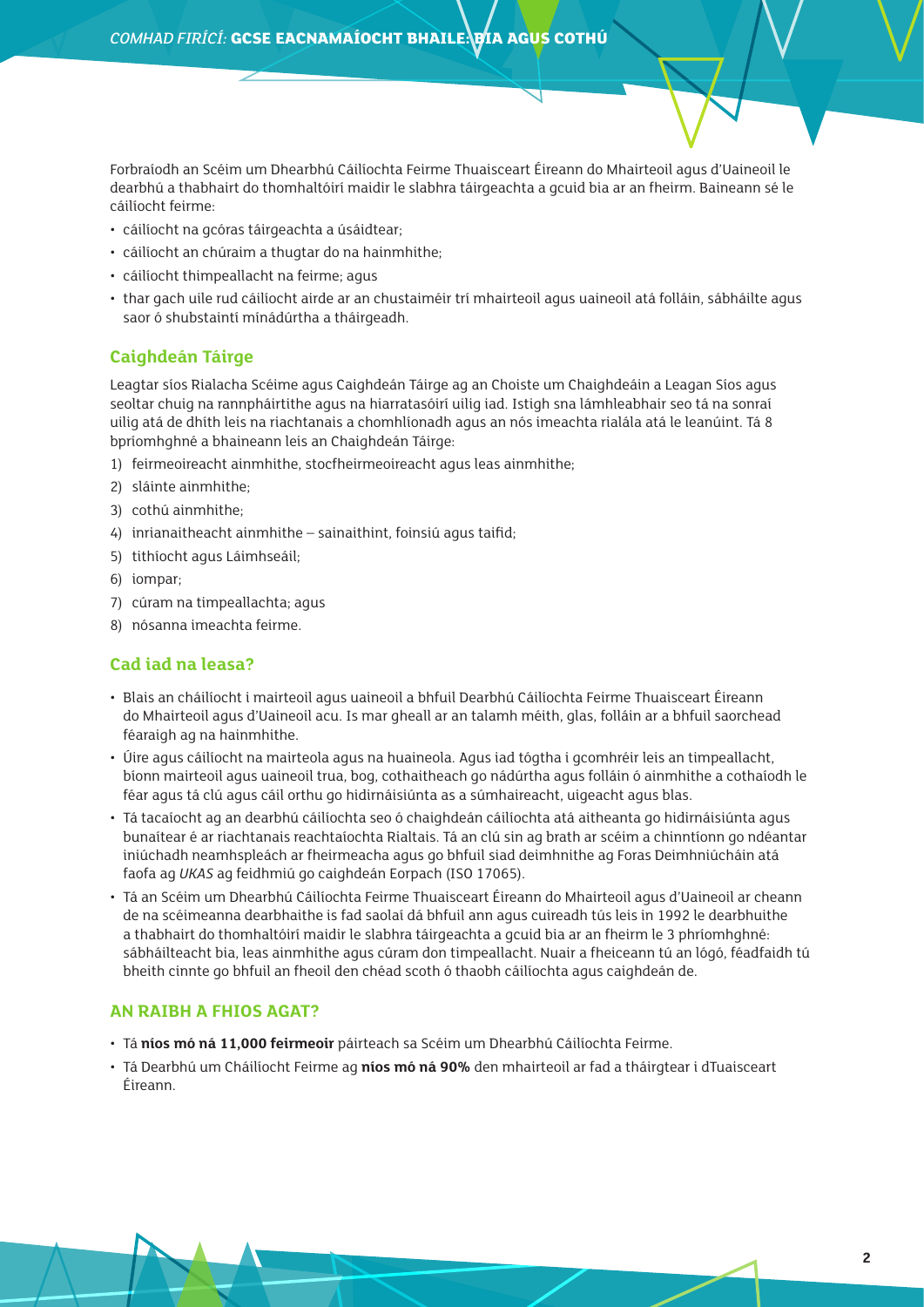#### **Dearbhú agus Lógó**

Tá an Scéim um Dhearbhú Cáilíochta Feirme Thuaisceart Éireann do Mhairteoil agus d'Uaineoil faofa do agus is cuid de Scéim an *Red Tractor* í atá i bhfeidhm ag *Assured Food Standards (AFS)*. D'fhéadfadh mairteoil agus uaineoil a tháirgtear de réir na Scéime um Dhearbhú Cáilíocht Feirme Thuaisceart Éireann na nithe seo a leanas a bheith acu.



**Lógó um Dhearbhú Cáilíochta Feirme Thuaisceart Éireann** nó



**Lógó an** *Red Tractor* 

Caithfidh táirgí mairteola agus uaineola, a dtugtar lógó an *Red Tractor* dóibh, a tháirgeadh ó shlabhra iomlán dearbhaithe. Chomh maith le cáilíocht feirme, caithfidh soláthraithe bia ainmhí, margaí beostoic agus ionaid bailiúcháin, iompróirí beostoic, seamlais, monarchana gearrtha agus pacála bheith dearbhaithe de réir na gcaighdeán cuí. I gcás gnóthaí bia a dhéanann a thuilleadh próiseála agus/nó a chócarálann táirgí, caithfidh siad deimhniúchán reatha bailí a bheith acu ag na Caighdeáin Dhomhanda le haghaidh Bia Cuibhreannas Miondíola na Breataine *(British Retail Consortium (BRC) Global Standards for Food)*. ([www.lmcni.com](http://www.lmcni.com))

## **Achoimre**

- Is 'Barántas ar Cháilíocht ó Fheirm go Forc' í an Scéim um Dhearbhú Cáilíochta Feirme *(FQAS)* agus tá sí lánchreidiúnaithe do dhianchaighdeán ISO Eorpach.
- Cinntíonn an scéim seo go leagann feirmeoirí Thuaisceart Éireann síos caighdeáin arda agus go mbíonn siad bródúil as an dóigh a dtugann siad aire dá gcuid ainmhithe agus a mbainistíonn siad a gcuid talún.
- Is le Coimisiún Beostoic agus Feola Thuaisceart Éireann í agus is cuid de scéim dearbhaithe bia *Red Tractor* í.
- Tríd is tríd baineann sí le cáilíocht feirme agus cuimsíonn sí:
	- 1. sábháilteacht bia;
	- 2. leas ainmhithe;
	- 3. cúram don timpeallacht; agus
	- 4. feoil d'ardchaighdeán a tháirgeadh atá trua, bog, cothaitheach go nádúrtha agus folláin.
- Déantar iniúchadh neamhspleách ar an scéim seo ag Foras Deimhniúcháin *UKAS* ag oibriú de réir caighdeáin Eorpacha.
- Cuirtear na Rialacha maidir le Caighdeán Táirge agus Scéimeanna chuig gach rannpháirtí agus iarratasóir. Tá 8 bpríomhghné a bhaineann leis an Chaighdeán Táirge:
	- 1. feirmeoireacht ainmhithe, stocfheirmeoireacht agus leas ainmhithe;
	- 2. sláinte ainmhithe;
	- 3. cothú ainmhithe;
	- 4. inrianaitheacht ainmhithe;
	- 5. tithíocht agus Láimhseáil;
	- 6. iompar;
	- 7. cúram timpeallachta; agus
	- 8. nósanna imeachta feirme.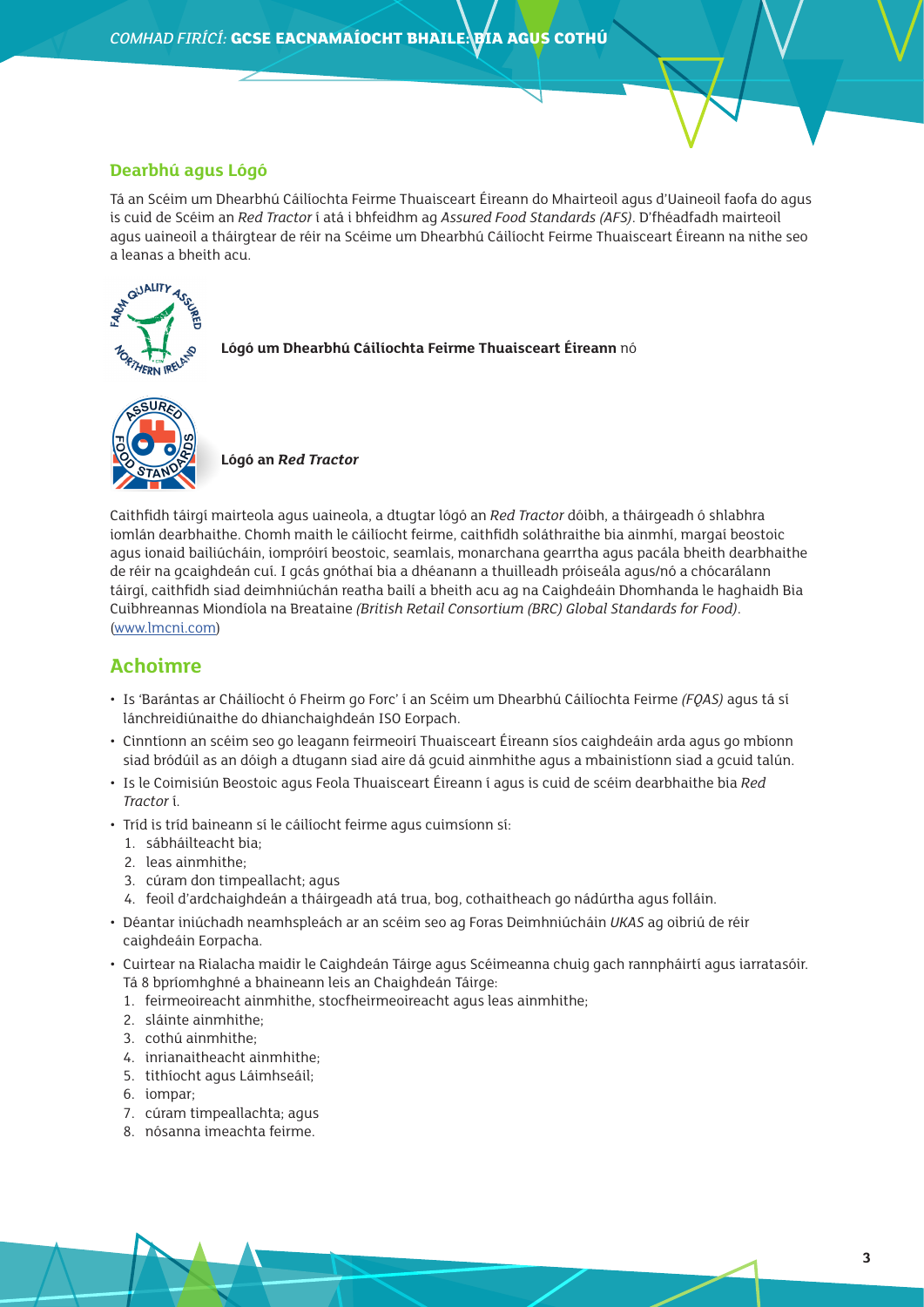## **Marc Cáilíochta an Bhoird Bia**

Ciallaíonn Marc Cáilíochta an Bhoird Bia go dtáirgtear bia ag na caighdeáin cáilíochta is airde den Bhord Bia agus tá a fhios agat cá as a dtagann sé mar go ndearnadh seiceáil air ag gach staid.

## **Cé tá i dteideal Marc Cáilíochta an Bhoird Bia a úsáid?**

Faoi láthair tá níos mó ná 52,000 táirgeoir agus 120 próiseálaí agus pacálaí atá deimhnithe thar gach Scéim um Dhearbhú Cáilíocht Bia an Bhoird Bia. Déantar iniúchadh orthu go rialta sula mbíonn siad deimhnithe agus sula mbíonn cead acu an Marc Cáilíochta a úsáid.



## **Cad iad na caighdeáin cáilíochta a bhaineann le Marc Cáilíochta an Bhoird Bia?**

Chomh maith le riar ar riachtanais dlí, déantar iniúchadh ar fheirmeoirí de réir réimse caighdeán lena n-áirítear:

- sláinte ainmhithe;
- leas agus inrianaitheacht;
- uisce agus bia a thabhairt;
- bainistíocht ar thalamh féaraigh;
- bainistíocht comhshaoil; agus
- sábháilteacht ar an fheirm.

Ar a bharr sin, i measc na bpríomhriachtanas do phróiseálaithe agus do mhonarchana pacála tá:

- sainaithint táirge agus inrianaitheacht;
- iniúchadh agus tástáil;
- sláinteachas; agus
- dea-chleachtas déantúsaíochta.

## **Cá bhfeicfidh tú Marc Cáilíochta an Bhoird Bia?**

Feicfidh tú Marc Cáilíochta an Bhoird Bia ar na táirgí seo a leanas ó bhaill na Scéimeanna um Dhearbhú Cáilíochta Bia an Bhoird Bia:

- mairteoil, uaineoil, muiceoil, bagún réamhphacáistithe;
- liamhás cócaráilte;
- slisíní bagúin;
- turcaí, sicín, lacha; agus
- ispíní agus burgair.

Feicfidh tú fosta é ar uibheacha, torthaí, glasraí agus prátaí.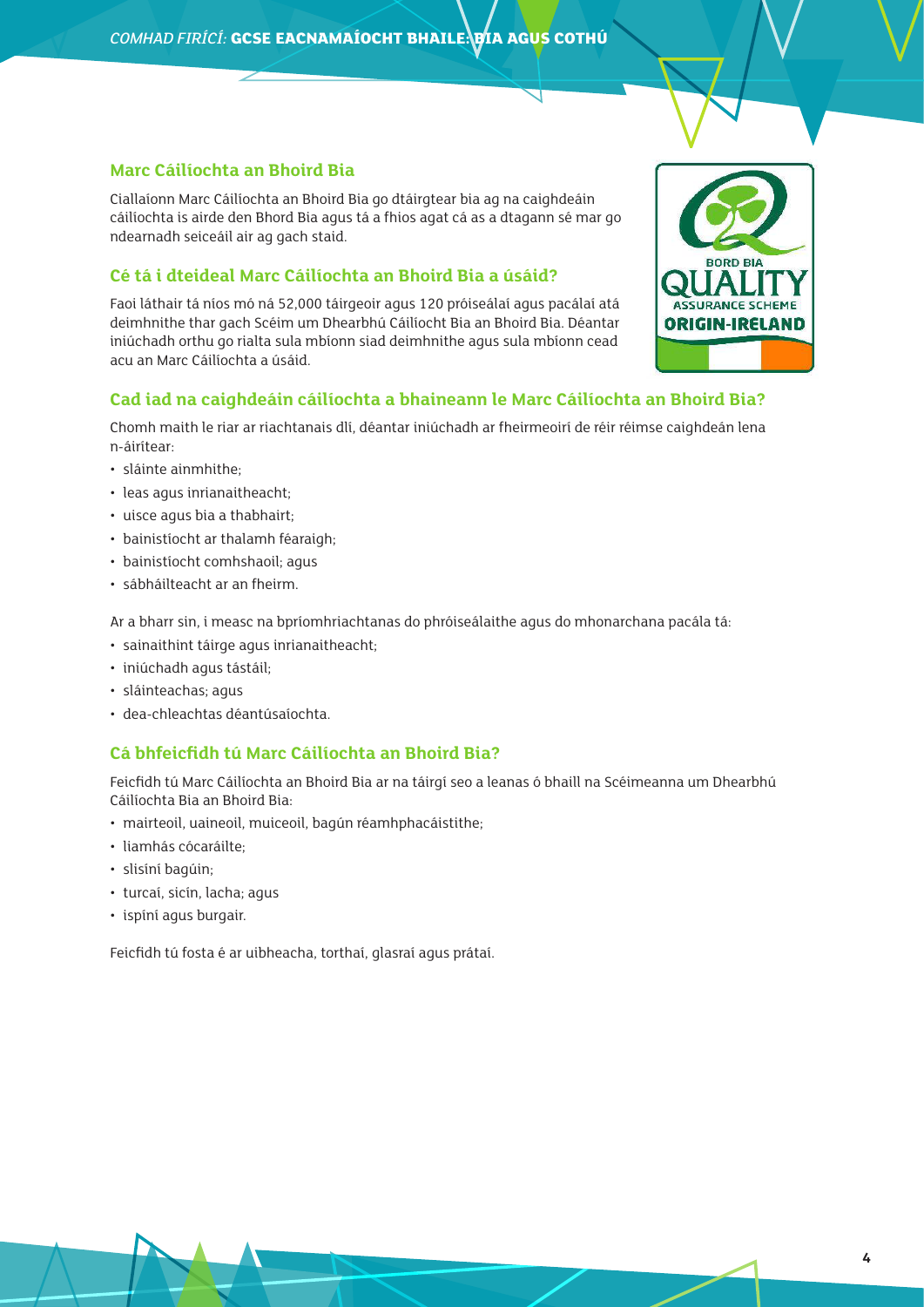#### **Dearbhú Cáilíochta – Cad é atá i gceist leis?**

Maidir leis na Scéimeanna um Dhearbhú Cáilíochta an Bhoird Bia déantar Dearbhú Cáilíochta ar gach céim sa tslabhra bia ó tháirgeacht go pacáistiú deiridh le díol leis an úsáideoir deiridh. Ina measc sin tá an fheirm, nó aonad fáis, an mhonarcha feola nó ionad pacála agus aon mhonarcha bhia ina ndéantar próiseáil thánaisteach (deatú, leasú, cócaráil srl).

#### **Tá 3 chomhpháirt bhunúsacha ag baint le Scéim um Dhearbhú Cáilíochta:**



#### **1. Caighdeáin**

Is é atá i gceist leis na caighdeáin ná na rialacha a gcaithfidh na baill cloí leo agus leagtar amach iad ag painéal saineolaithe. Roghnaítear na saineolaithe seo ó chodanna éagsúla an tionscail/slabhra soláthair agus cuimsíonn siad saineolas neamhspleách eolaíochta agus sábháilteacht bia. Cruinníonn an painéal ar bhonn rialta leis na caighdeáin a uasdátú de réir athruithe sa reachtaíocht agus feabhsuithe sa dhea-chleachtas. I measc na bpríomhréimsí a chlúdaítear tá inrianaitheacht, leas ainmhithe, cúram don timpeallacht, úsáid shábháilte leigheasanna agus ceimiceán ag leibhéal feirme agus leas ainmhithe, sábháilteacht bia, sláinteachas agus inrianaitheacht ag leibhéal monarchan.

#### **2. Iniúchadh**

Is é atá i gceist leis an iniúchadh ná an chigireacht ar an fheirm nó monarcha le cinntiú go bhfuil an bia á tháirgeadh de réir na gcaighdeán. Déanann iniúchóirí neamhspleácha an t-iniúchadh agus déantar iniúchtaí ar gach ball de na Scéimeanna um Dhearbhú Cáilíochta ar bhonn rialta le comhlíonadh a chinntiú. Chomh maith leis sin déantar iniúchtaí randamacha nuair is gá. Déanann an t-iniúchóir moladh ar chóir an fheirm nó an mhonarcha a dheimhniú nó nár chóir.

#### **3. Deimhniúchán**

Nuair atá an t-iniúchadh thart agus ar choinníoll go gcomhlíonann an fheirm riachtanais an chaighdeáin, is deimhniú é an chead chéim eile sa phróiseas. Déanann coiste deimhniúcháin neamhspleách an cinneadh lena dheimhniú. Is é atá i gceist le deimhniúchán ná dearbhú oifigiúil gur éirigh leis an iniúchadh agus ansin tá sé de cheart ag an bhall iarratas a chur isteach le marc Q an Bhoird Bia a úsáid ar tháirge mar is cuí.

#### **Cad é is ciall le Marc um Dhearbhú Cáilíochta an Bhoird Bia (Marc Q)?**

Nuair a fheiceann tú Marc Q an Bhoird Bia ar tháirge ciallaíonn sé gur táirgeadh an táirge de réir na gcaighdeán riachtanach Dearbhú Cáilíochta agus ar an dara dul síos dearbhaíonn an bratach agus 'Dar bunadh na hÉireann' ar an mharc gur táirgeadh an táirge, go hiomlán, in Éirinn – **nuair a fheiceann tú an marc seo ciallaíonn sé gur tógadh agus gur próiseáladh an bia i bPoblacht na hÉireann.**

Tá 3 phríomhleagan den Mharc Q:-







([www.bordbia.ie\)](http://www.bordbia.ie)